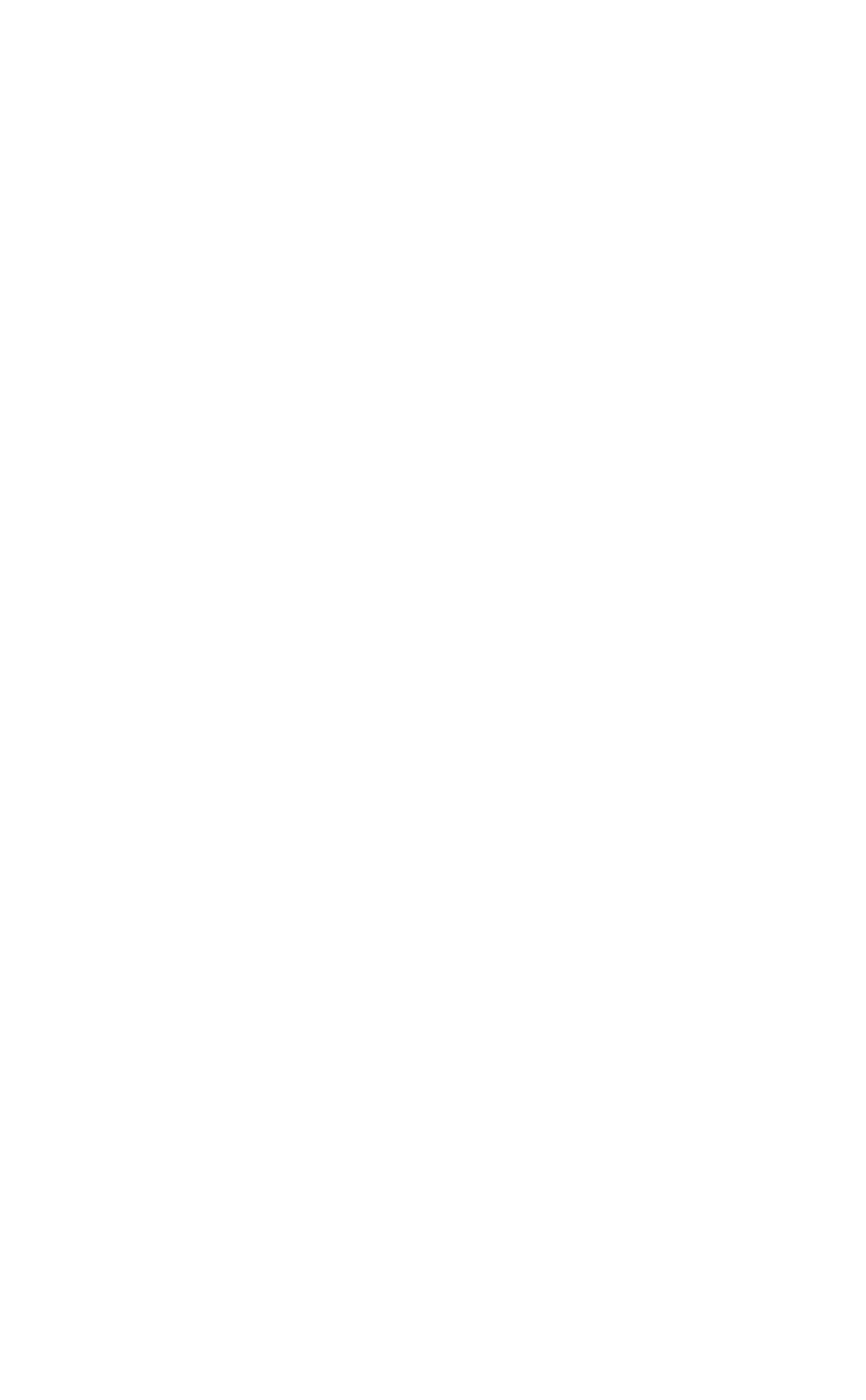## Dependent **ORIGINATION**

bhikkhu brahmali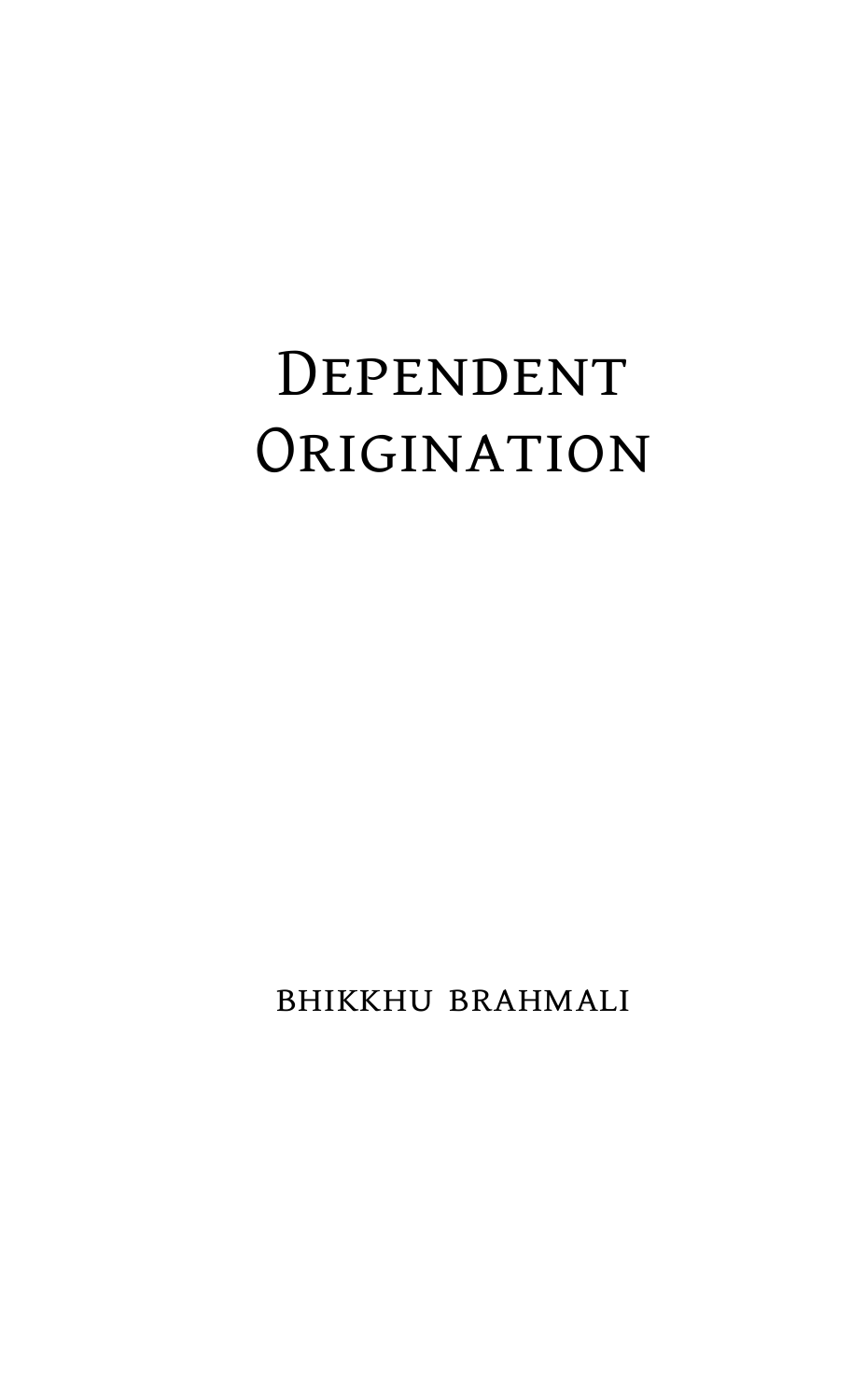Published in 2013.

This work is released under CC0 1.0 Universal (CC0 1.0) Public Domain Dedication. No rights reserved.

Typeset in Gentium Plus using LUATFX.

The following essay is an edited transcript of a talk given at the Buddhist Society of W.A. on 17th April 2009.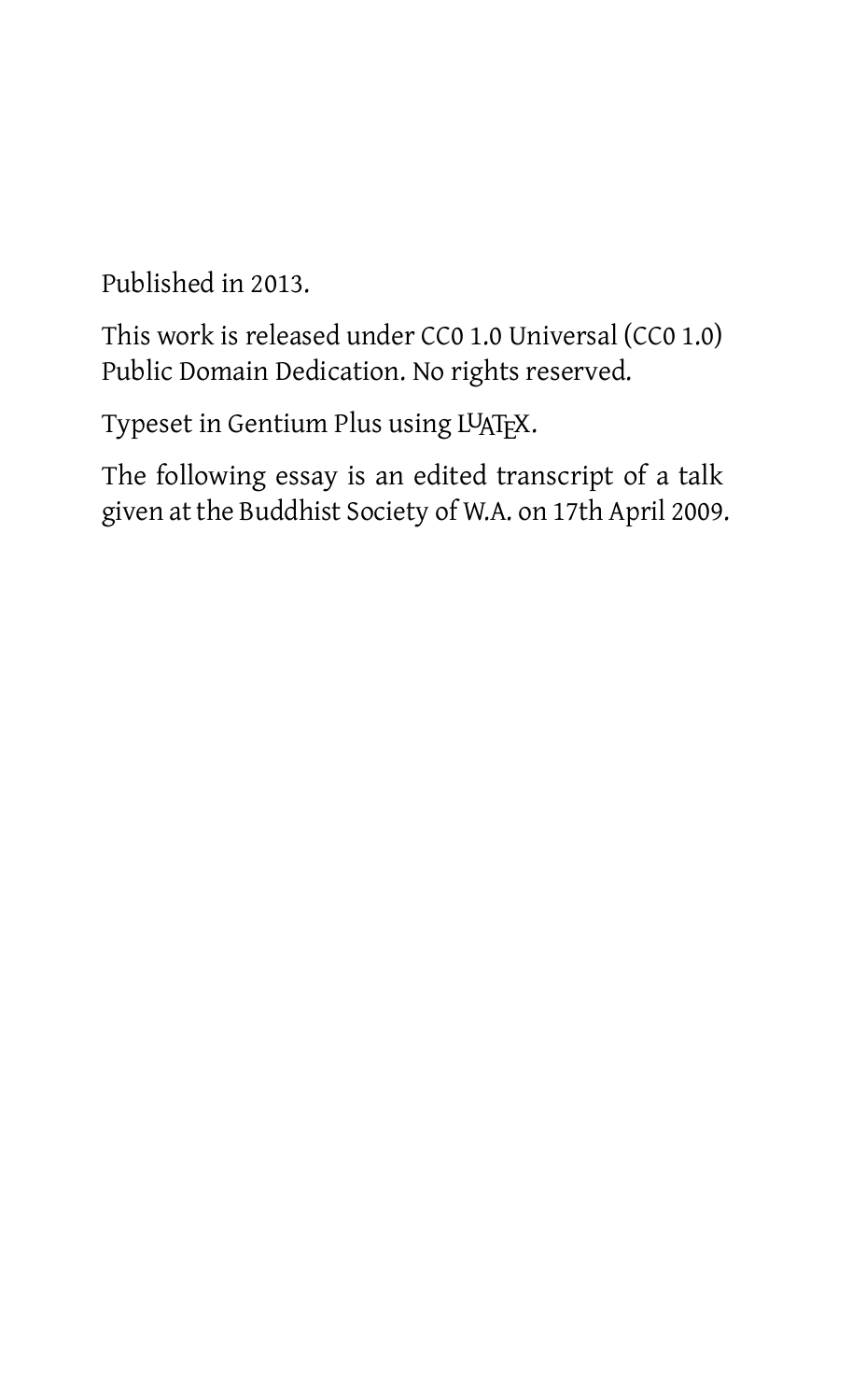## Foreword

*Bhikkhu Bodhi*

Dependent origination is often said to be the central pillar of the Buddha's teaching, and the Nikāyas themselves show the Buddha identifying dependent origination as one of the two aspects of the "deep Dhamma" that he discovered on the occasion of his enlightenment, the other being nibbāna (see MN I 167). Because of its critical importance, the compilers of the original texts devoted an entire chapter of the Saṃyutta Nikāya to this teaching. Further, in the Mahānidāna Suttanta of the Dīgha Nikāya (no. 15), the Buddha declares that because they have not penetrated dependent origination, beings roam and wander through the sequence of births and deaths called *saṁsāra* (see DN II 55). From this we can see that understanding of dependent origination is the key to liberating wisdom.

Despite the importance of this doctrine, however, various conflicting opinions have arisen over its correct interpretation, and in modern times these have multiplied. The resolution of this issue is not inconsequential,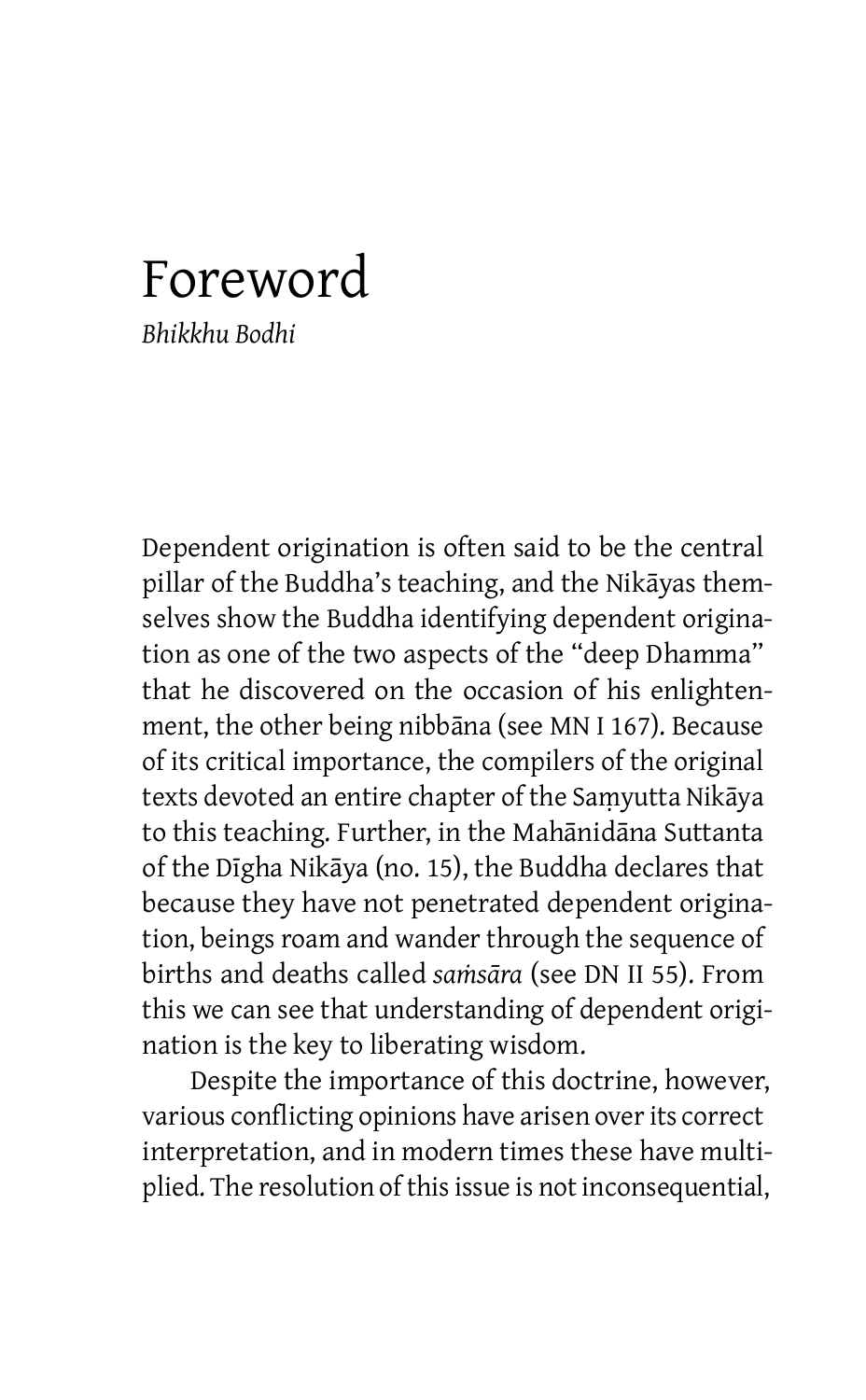for if one's understanding of dependent origination is distorted, one's understanding of the Dhamma itself is bound to be inaccurate. The most secure way of interpreting dependent origination in accordance with the Buddha's intent is to return to the early discourses and closely scrutinize them, trying to draw out the meaning they aim to convey rather than randomly seeking out statements that support one's own predetermined interpretation.

In this little essay, based on a Dhamma talk, Ajahn Brahmāli gives a concise explanation of dependent origination that, in my view, extracts its core principle while remaining faithful to the original intent. A major point that Ajahn Brahmāli makes, both explicitly and through his mode of explanation, is the integral connection of dependent origination with the teaching of rebirth. It has become fashionable today to interpret dependent origination simply as an affirmation of the interdependence and interconnectedness of all events, and then to extol it as a forerunner of the scientific method. But while dependent origination may well point to interdependence and a scheme of universal interconnections, this is not its primary purpose. The primary purpose, as seen in the most archaic Buddhist texts, is to show the causal origination of suffering, which is sustained precisely by our bondage to rebirth. Thus, by revealing the conditions that keep us bound to repeated birth, dependent origination also indicates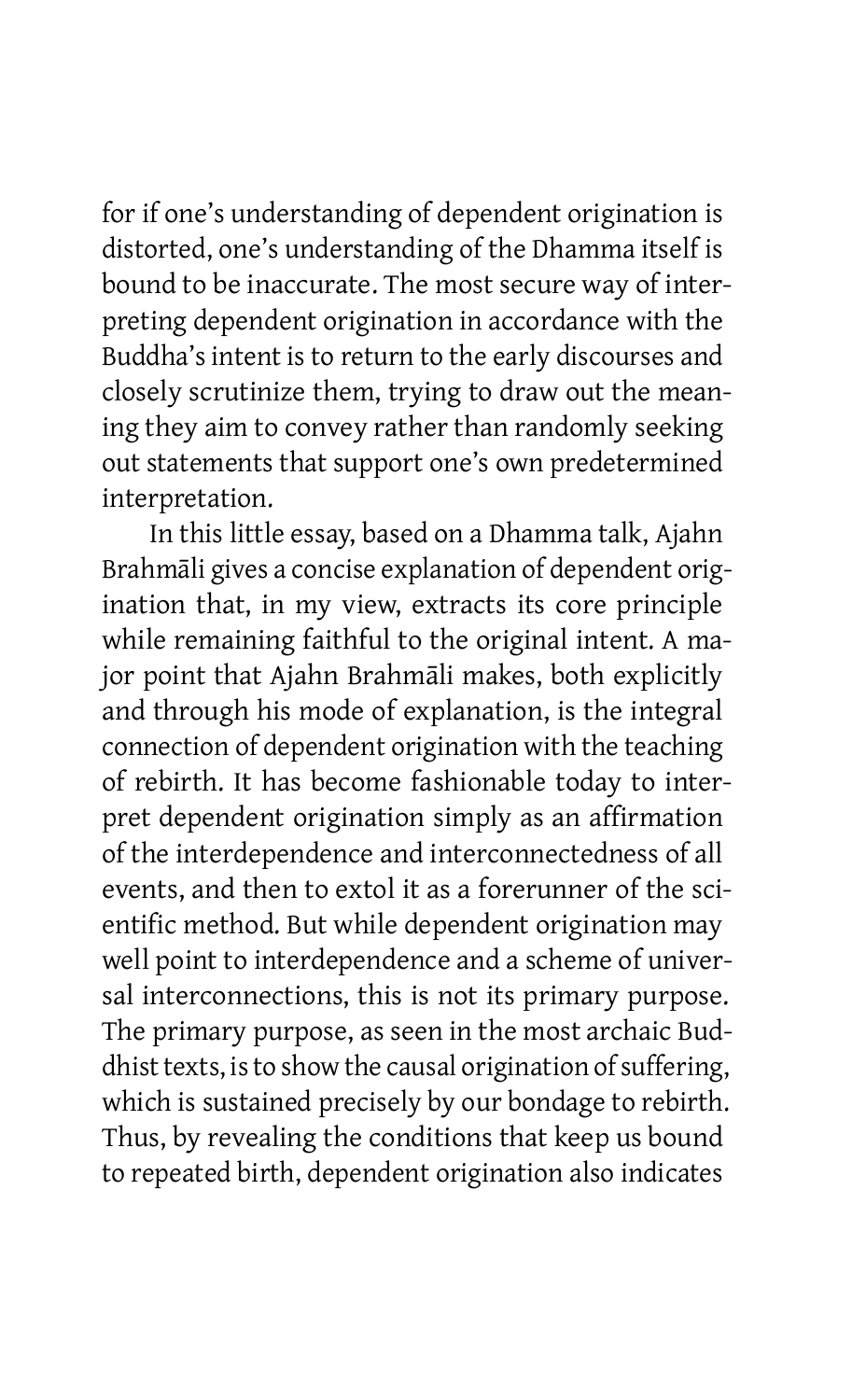what must be done to gain liberation.

This, as Ajahn Brahmāli shows in his account of the 'core driver' of dependent origination, is by breaking the link between feelings and craving, to be achieved by eliminating ignorance or delusion. Delusion in turn is to be eliminated by cultivating the noble eightfold path, a point Ajahn Brahmāli also makes. His explanation thereby shows the coherence and internal harmony of three fundamental Buddhist teachings: dependent origination, the four noble truths, and the eightfold path.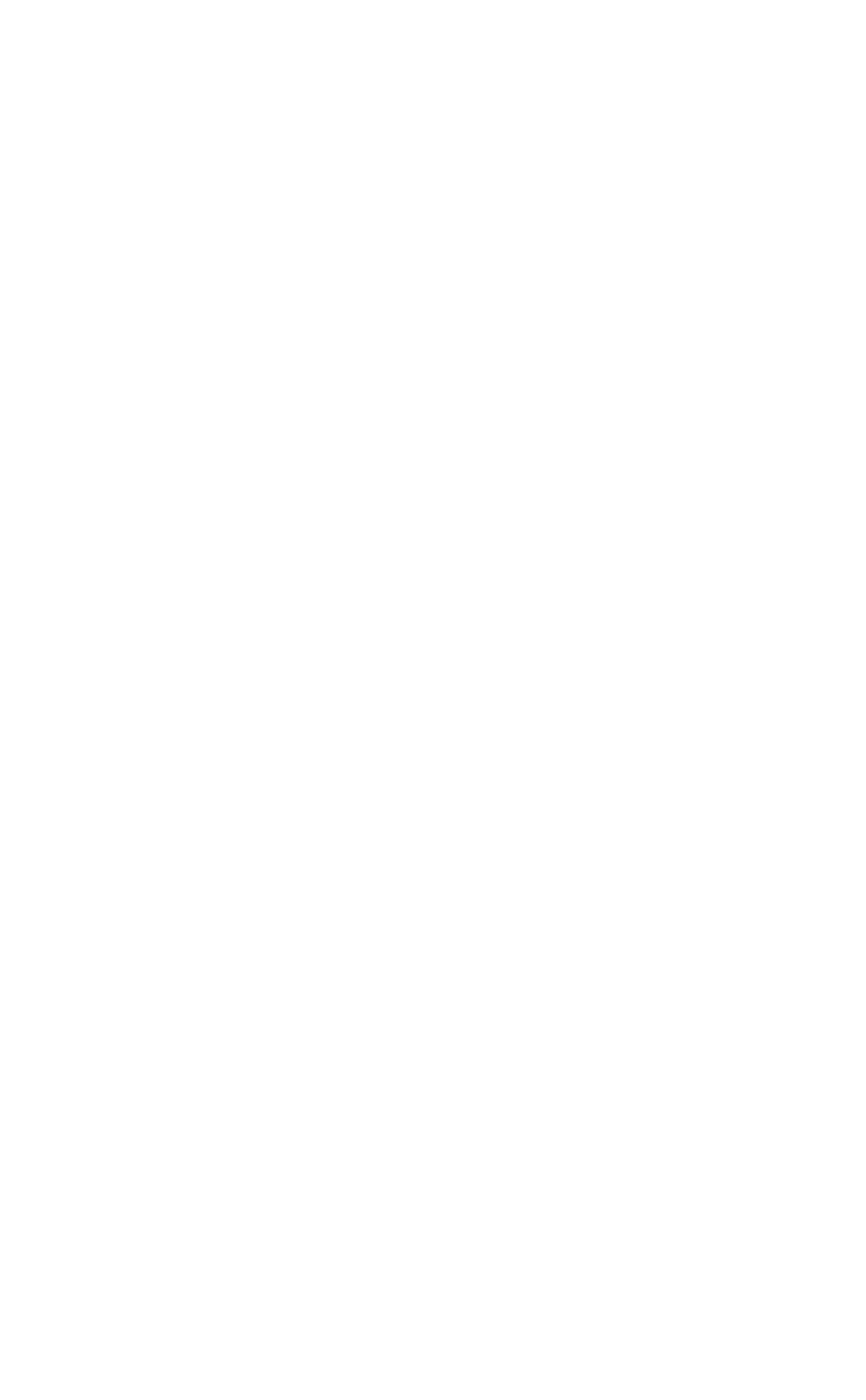## Dependent Origination

As you read the word of the Buddha and get a feel for what he taught, again and again you come across the teaching of dependent origination (*paṭicca samuppāda*). It soon becomes quite obvious that this teaching is a very important part of the way the Buddha explained things. At the same time dependent origination is a difficult teaching to understand. This essay, then, is an attempt to draw out the most important aspects of dependent origination in such a way as to make it more easily comprehensible.

To begin with, and very briefly, I will go through each of the twelve factors of dependent origination to give an overall picture of what it is about. I will then pick out some of the factors and explain only those in detail. I will also try to show how dependent origination fits in with the rest of the Buddha's teachings. When we understand how dependent origination fits into the teaching overall, it gives us a better sense of why this teaching is important and how it might be used as part of the development of the Buddhist path. But first of all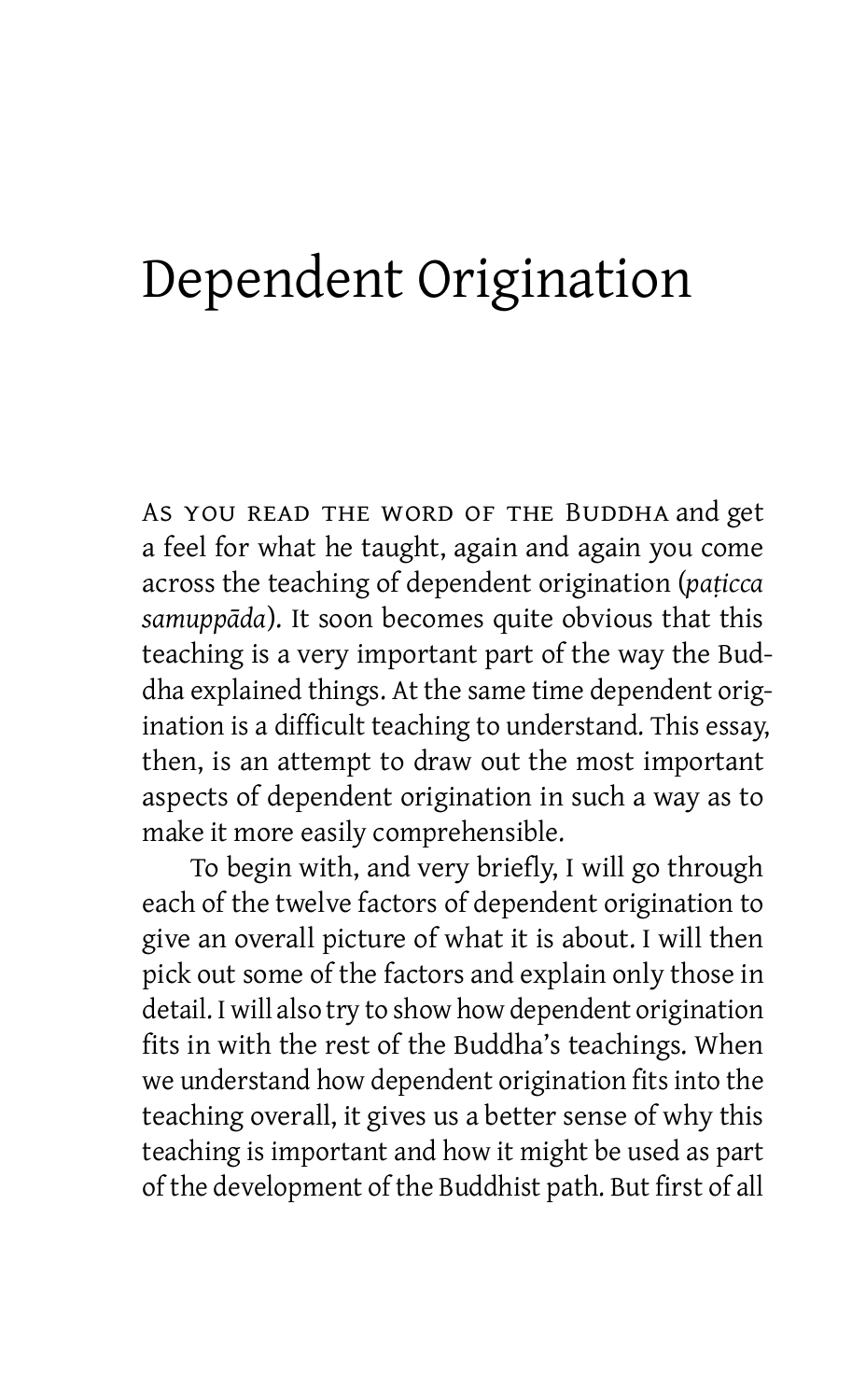I will briefly go through each of the twelve factors so as to set up a framework for the following discussion.

The first of the twelve factors is usually known as ignorance (*avijjā*). Ignorance refers to a distortion in our understanding, a not seeing of reality as it actually is, and it affects all beings except those who are fully awakened. Because of ignorance we engage in activities that have future kammic results. These activities (*saṅkhāra*) are the second factor of dependent origination. The most important result of producing *kamma* is future rebirth, the arising of consciousness at the beginning of a particular life. So consciousness (*viññāṇa*) is the third factor. Consciousness always arises together with the other aspects of mind – feeling, perception and the will – and usually also a material body. That becomes the fourth factor (*nāmarūpa*). When you have mind and body you also have the fifth factor, the six senses (*saḷāyatana*). All experience happens through these six senses, and the senses thus allow us to 'contact' the world. Contact (*phassa*) therefore is the sixth factor. Perhaps the most fundamental part of what we experience through the five senses is feeling (*vedanā*). This becomes the seventh factor of dependent origination. Our experiences are usually either pleasant or unpleasant, and obviously we want the pleasant feelings to last and the unpleasant ones to disappear. We have desire both in regard to the pleasant and the unpleasant. So desire or craving (*taṇhā*), which is the eighth fac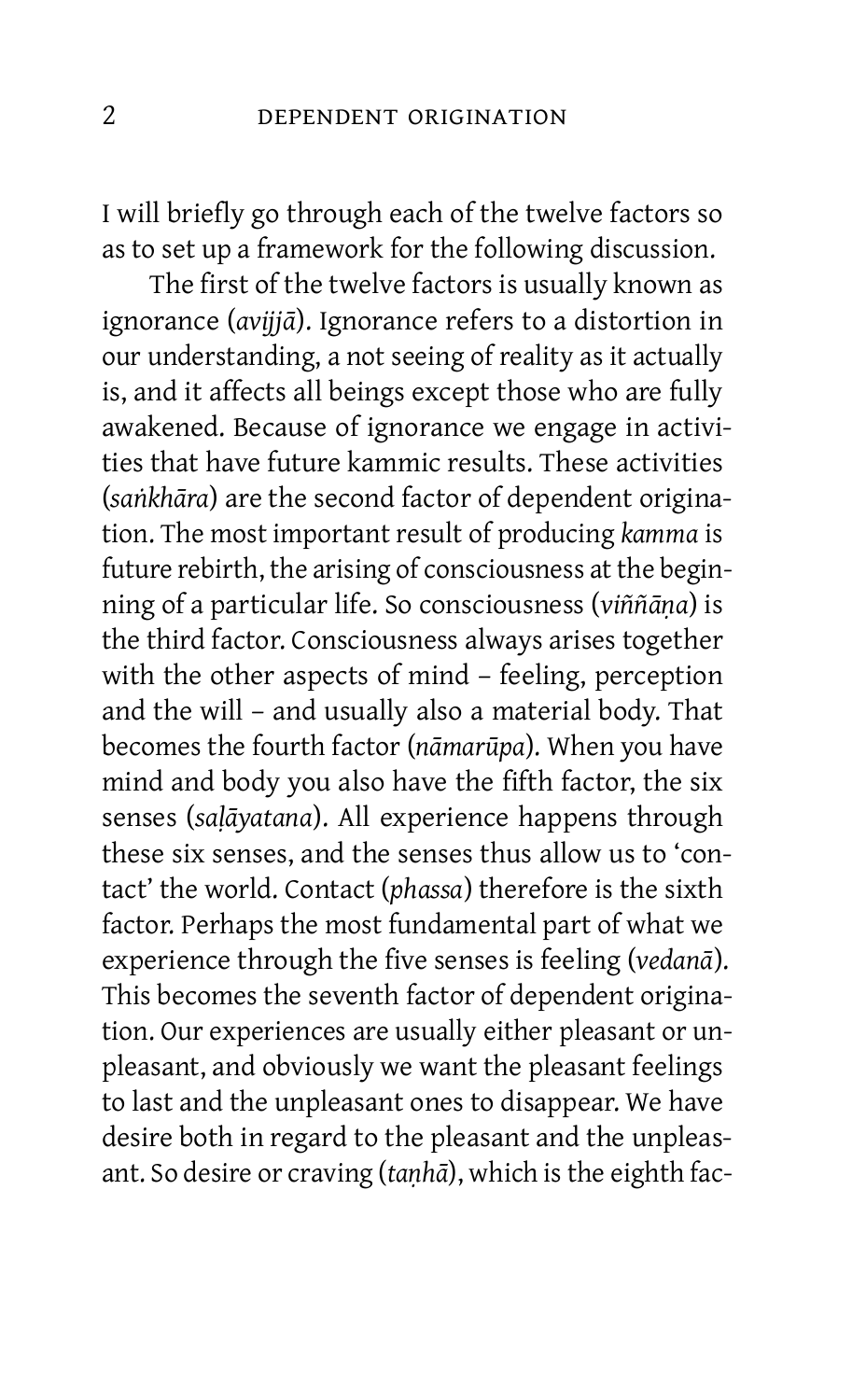tor, is a natural consequence of feeling. Craving in turn leads to taking up, grasping or clinging. Your desires make you implement 'strategies' with the aim of fulfilling those desires. This is the ninth factor (*upādāna*). Once we grasp at things, once we decide on particular strategies to satisfy our cravings, then our life tends to take a certain direction. And because we live in a particular way, we make *kamma* according to that way of living. This is the tenth factor, known as existence (*bhava*). When we live in a certain way and produce the corresponding *kamma*, rebirth (*jāti*) follows as the eleventh factor. Through rebirth we experience what all beings must experience – we experience old age, we experience death and we experience all the suffering that comes with existence. Old age (*jarā*), death (*maraṇa*) and suffering (*dukkha*), or in brief just suffering, is the twelfth and final factor of dependent origination.

One of the important things to understand about this sequence of twelve factors is that each factor builds on the previous one and is dependent on the previous one for its existence. It is precisely because of this conditional relationship between the links that this sequence is called dependent origination. Take the last two factors. To experience old age, death and suffering, first of all you have to be born. Birth is a necessary condition for you to experience suffering in life; if you had not been born, you wouldn't suffer. In the same way, each one of the twelve links, starting with ignorance and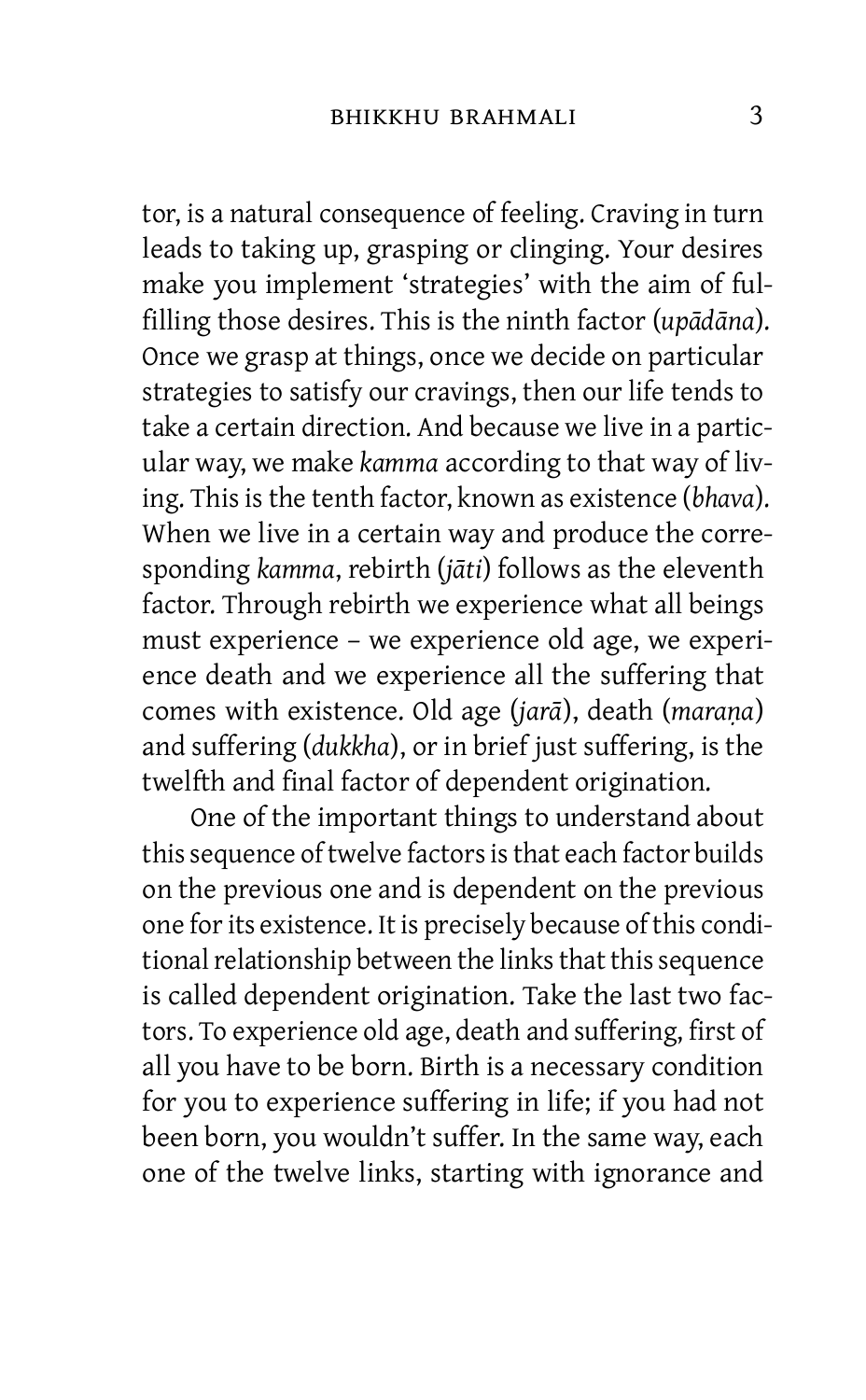ending with suffering, is necessary for the subsequent one to exist. This is a crucial aspect of dependent origination, and once you understand this the whole thing becomes much clearer.

The next thing which is very helpful is to acquire a good grasp of the significance of the two end points of the sequence. The significance of the last link is that it shows us the purpose of dependent origination. Each of the other links is just a condition that leads up to the last one; the last factor is what all the other ones are pointing to. So the purpose of this teaching is to show us why we suffer, to show us the causes for the arising of suffering. This in turn makes it a practical teaching, because if we understand why suffering arises then we have an opportunity to do something about it; if we understand the causal relationship then we can do something about those causes. This gives us the opportunity to both reduce the suffering in our lives and ultimately to overcome suffering altogether. Since we have seen that rebirth is the immediate cause of suffering, the only way to eliminate suffering is to end all future rebirth.

An interesting point here is that the last two factors of dependent origination are birth and suffering, or birth, old age and death. Now birth and death taken together, when they are perpetuated through the mechanism of dependent origination, is nothing other than *saṁsāra*. *Saṁsāra* isthe perpetual wandering on, around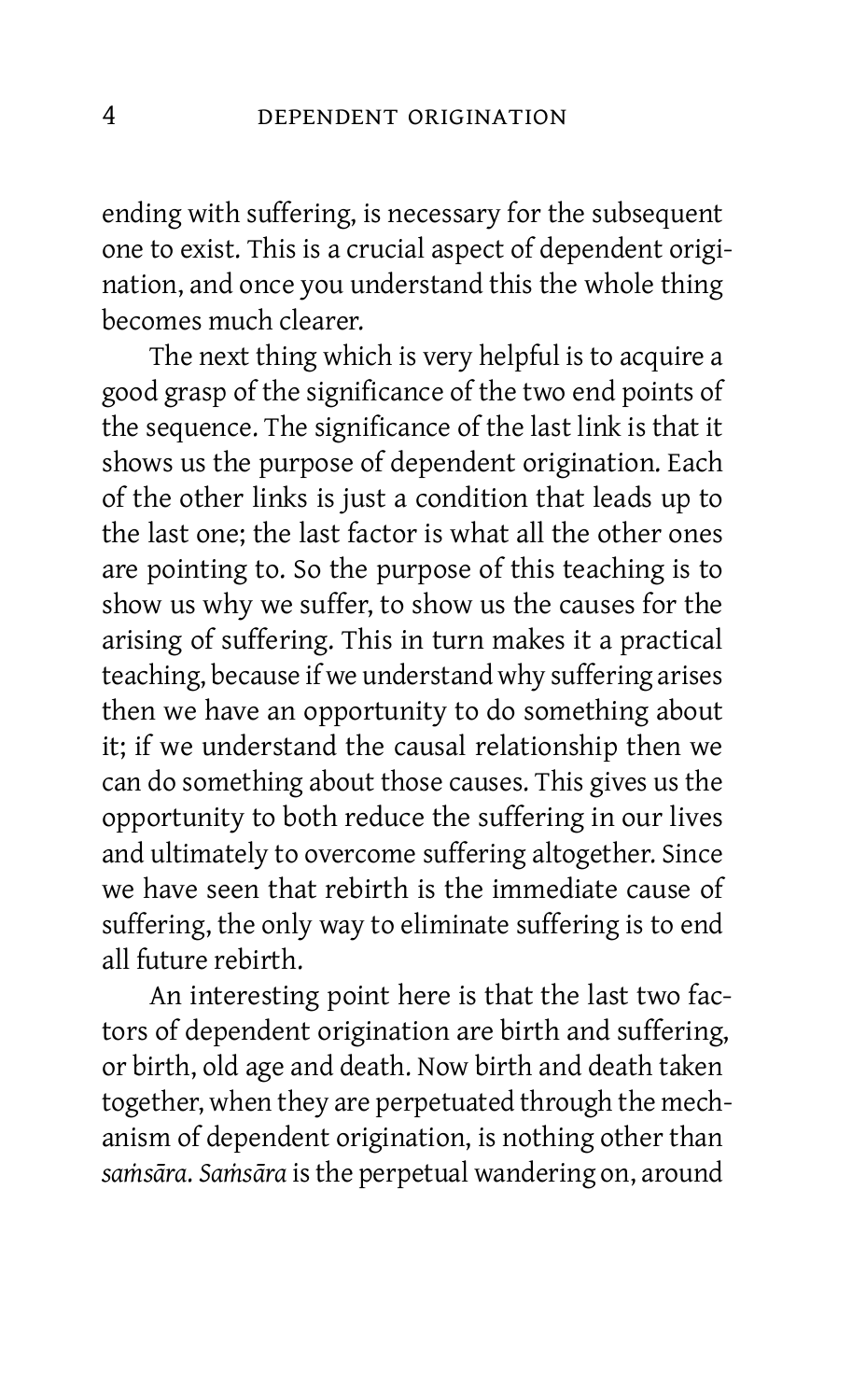and around, from one life to another, from birth to death, again and again. The last two factors of dependent origination are thus essentially equivalent to *saṁsāra*. Looking at dependent origination in this way shows us how *saṁsāra* comes to arise, how there can be such a thing as *saṁsāra*. On the subject of *saṁsāra*, a brief word of caution: please don't think of it as the world or the universe 'out there', something different from us. *Saṁsāra*, rather, is how we as human beings experience the world, our internal view, what goes on in our minds. Because it is a personal experience, *saṁsāra* will inevitably be slightly different for each one of us. But the common thread is that we experience a seemingly endless sequence of births and deaths, suffering without apparent beginning or end. So dependent origination shows us how *saṁsāra* comes to be and how suffering comes to be, these two essentially being the same. And again, knowing how suffering comes to be empowers us to do something about it.

To properly understand what can be done about the problem of suffering we have to go to the other end of dependent origination, its starting point, ignorance. Once we understand the nature of the starting point we understand the fundamental cause of dependent origination, and thus what drives it. If we were to remove the starting point dependent origination would unravel, because each factor is causally dependent on the previous one. This means that if we eliminate igno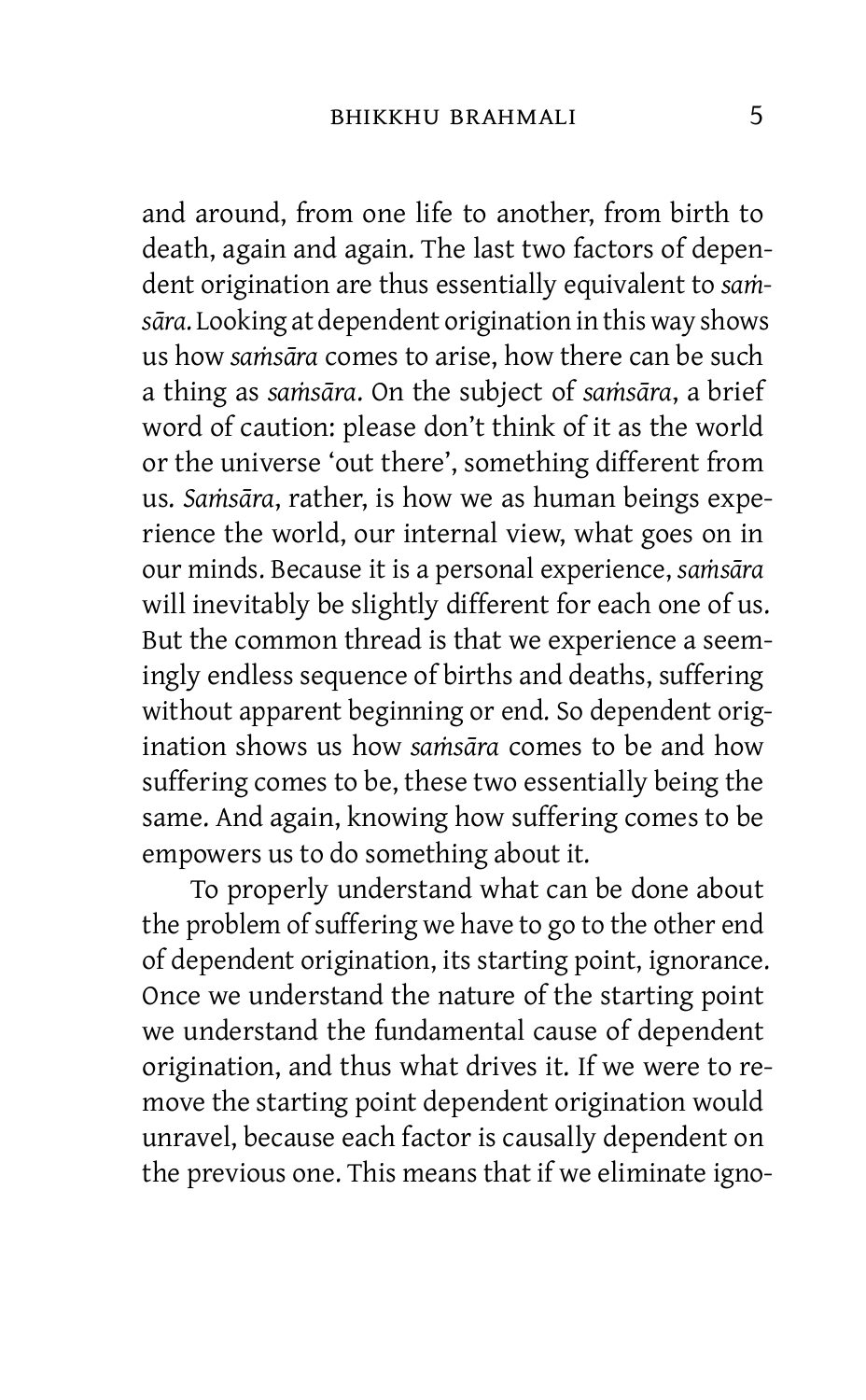rance then each subsequent factor is also eliminated, ending in the elimination of suffering. If we are not able to remove ignorance altogether, but we are able to reduce or weaken it, then we also weaken suffering, because that weakening of ignorance makes itself felt all the way through that chain. In this way, we can use the conditionality of dependent origination to our own benefit.

To be able to reduce and eventually eliminate ignorance, first of all you need to be clear about what it refers to. The Pāli term usually translated as ignorance is *avijjā*, which might be better translated as delusion. The problem is not so much that we lack knowledge, as the word ignorance might suggest, but that we have a distorted understanding of how things work. Because of our fundamentally deluded or distorted outlook, we don't see things as they actually are. This distorted outlook is nothing other than our inability to see the three characteristics of existence: our tendency to see things as permanent when in fact they are impermanent, to see happiness where in fact there is suffering, and to see things as self when in fact they are non-self. This is the basic delusion that we live under and this misperception is at the root of this entire chain of dependent origination.

The good news is that ignorance/delusion is itself conditioned by other factors; it is not a monolithic entity that existsindependently of everything else. It is by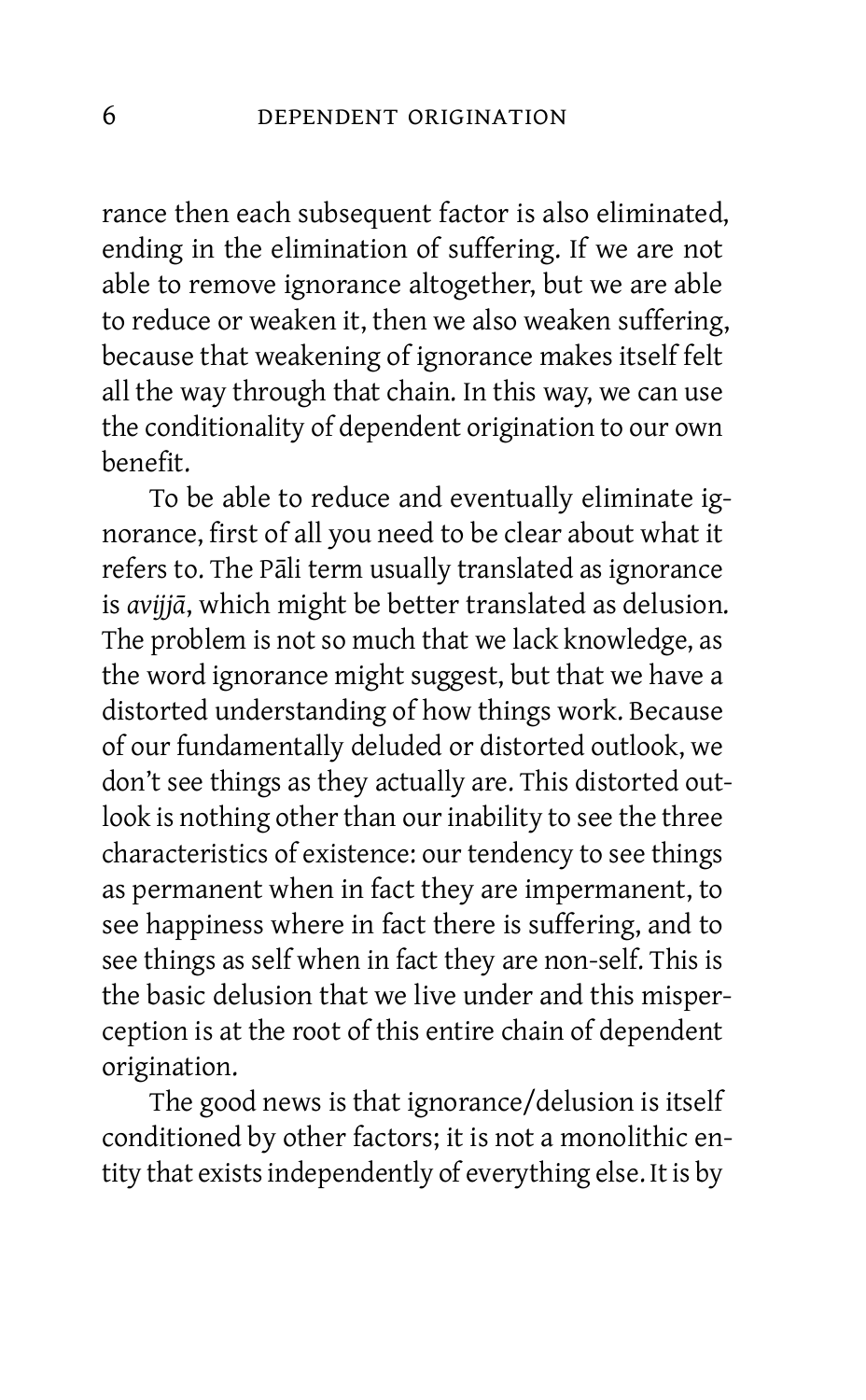understanding the conditionality of delusion that we can weaken it. When we understand the conditionsthat support delusion we also understand what sort of practice we need to undertake to reduce it and eventually abandon it altogether. So what are the conditions that prop up and perpetuate delusion? They are nothing other than the five hindrances: desire for sense objects, ill will, dullness and lethargy, restlessness and worry, and doubt. This means that the stronger these five hindrances are, the more powerful our delusion is going to be.

Why is this so? Because the hindrances themselves distort how we see things. Consider what happens if you are angry: you tend to do things that you otherwise would not. Under the influence of anger you think that you should tell somebody off or do something nasty to them. While you're angry, it seems the right thing to do: we think that this person deserves this, that that person needs to be told off or treated rudely. Thus we sometimes end up doing something stupid. But once the anger is over we realize that we made a mistake: we shouldn't have been so harsh to that person, we should have been more understanding, we should have tried to understand their motivation. We feel regret and remorse. The point is that our anger distorts our outlook so that we do things which we otherwise would not. You can then see how anger connects up with delusion by distorting our understanding of the world.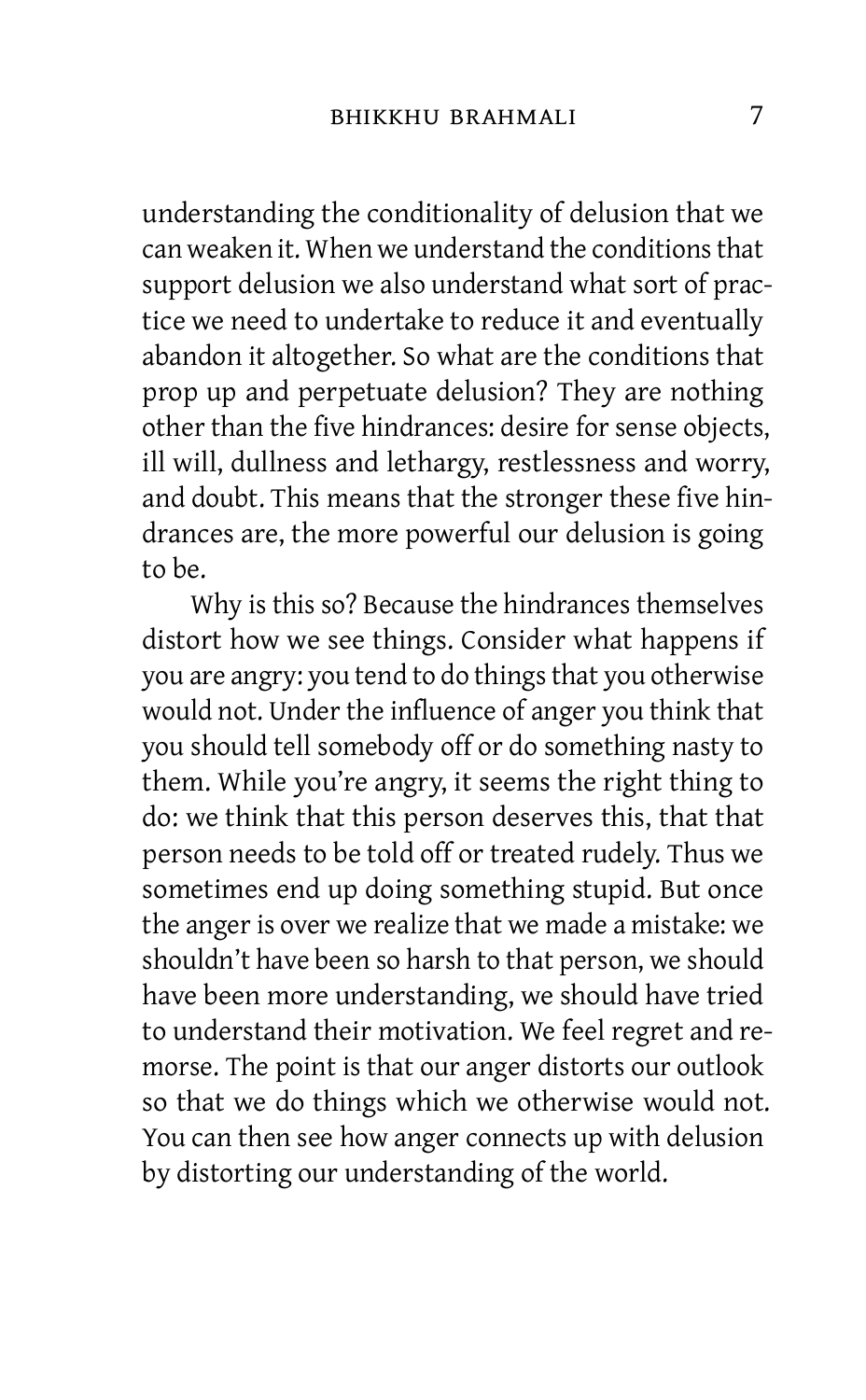Sense desire has a similar distorting effect. Why, for example, do people have extra-marital affairs? Often it is just because desire overpowers the mind. You don't really know what you are doing, and because of that you often bitterly regret it afterwards. You realize how much pain you've caused for your spouse, and often you pay for it when your marriage breaks up, you have to sell your house, or you can't see your children. But at the time, that affair seemed the right thing to do. Your view of things was distorted by your desires. Sometimes you can see the same pattern in a simple activity like shopping. Perhaps you see an item in a shop that is irresistibly attractive, and a desire so powerful arises that you simply have to buy it. Later on, when you are free from the grasp of desire, you realize that it was a mistake, that in fact you had no need for that item.

So the five hindrances, particularly anger and desire, distort our view of the world. The stronger the five hindrances are, the greater is our delusion, and the more distorted is our outlook. The less we have of these five hindrances, the less is the distortion and the clearer is our view of the world. And because dependent origination is a causal chain, the effect of the hindrances feeds the whole chain all the way down to suffering. So the weaker the hindrances are, the less suffering we experience, and the stronger the hindrances are, the greater is the suffering. It follows that if you want to reduce ignorance and suffering in your life, you have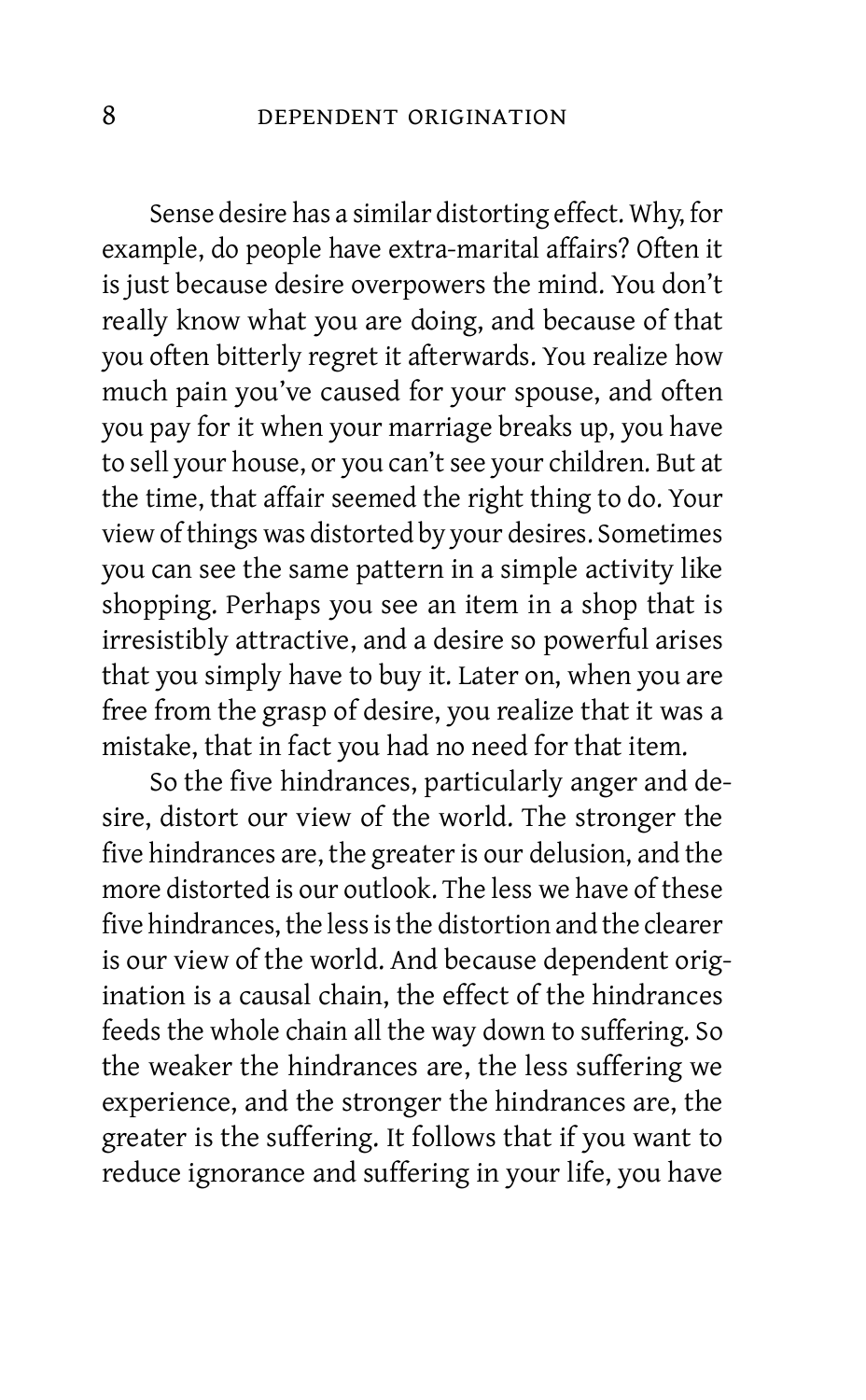to reduce the five hindrances, that is, the defilements of the mind.

How do we reduce the defilements of the mind? In no other way than by practising the noble eightfold path. You begin walking this path by practising virtue. Because of that practice there are certain actions you cannot do, and because you can't do them you are restraining yourself, restraining the hindrances, restraining the defilements. Over time such restraint weakens the defilements. You know that this is the case when you see that keeping the precepts becomes easier over time until it becomes practically second nature to you. Practising meditation – developing loving kindness, peace and all such beautiful states of mind – has the same effect because we are going against the hindrances, abandoning them step by step. So the eightfold path is nothing less than a mechanism for removing the hindrances. This in turn reduces delusion and therefore also reduces suffering. In this way we can see how the noble eightfold path and dependent origination fit beautifully together, forming an important part of the overall picture we call the Dhamma.

In fact, it can be useful to regard the Dhamma as a big jig-saw puzzle, where each teaching is one small piece. It is only when we put all the pieces together, when we understand how they fit with each other, that we can see the full picture. In other words, although the Buddha's teachings consist of all these individual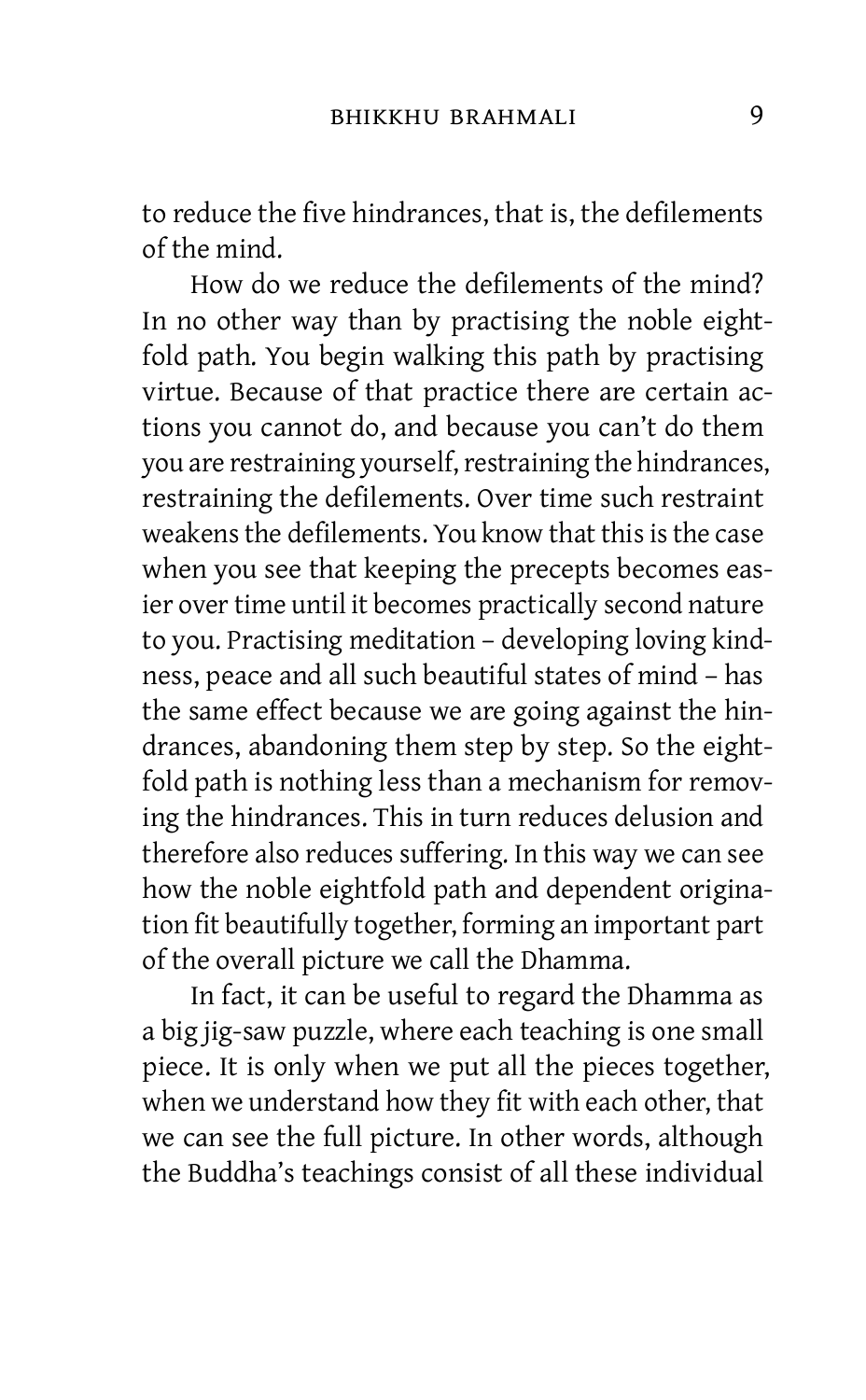bits and pieces – the five faculties, the five aggregates, the four *jhāna*s, etc. – it is nonetheless a united whole. The better you understand the Buddha's teachings, the more you understand how this jig-saw puzzle fits together. In the present case I am simply pointing out one particular way in which the noble eightfold path fits together with dependent origination.

So the noble eightfold path reduces our delusion stage by stage and therefore also reduces our suffering. If we keep practising this path we will eventually eliminate suffering altogether. How is it that reducing the hindrances leads to the complete abandoning of delusion and suffering? As you develop the path stage by stage, you gradually weaken the five hindrances until the day comes when temporarily the hindrances are completely absent, and the mind is pure and radiant. Because the five hindrances are the main supports of delusion, once the five hindrances are completely absent the props of delusion have been removed. Since delusion is no longer propped up it becomes weak at this particular point, and it is then possible to eliminate it altogether. That is why the deep states of meditation in which the five hindrances are completely abandoned are such powerful bases for attaining deep insight and understanding things as they actually are, that is, eliminating delusion. This also shows you why the deep meditations are the last factor of the noble eightfold path: it is only at this point that it is finally possible to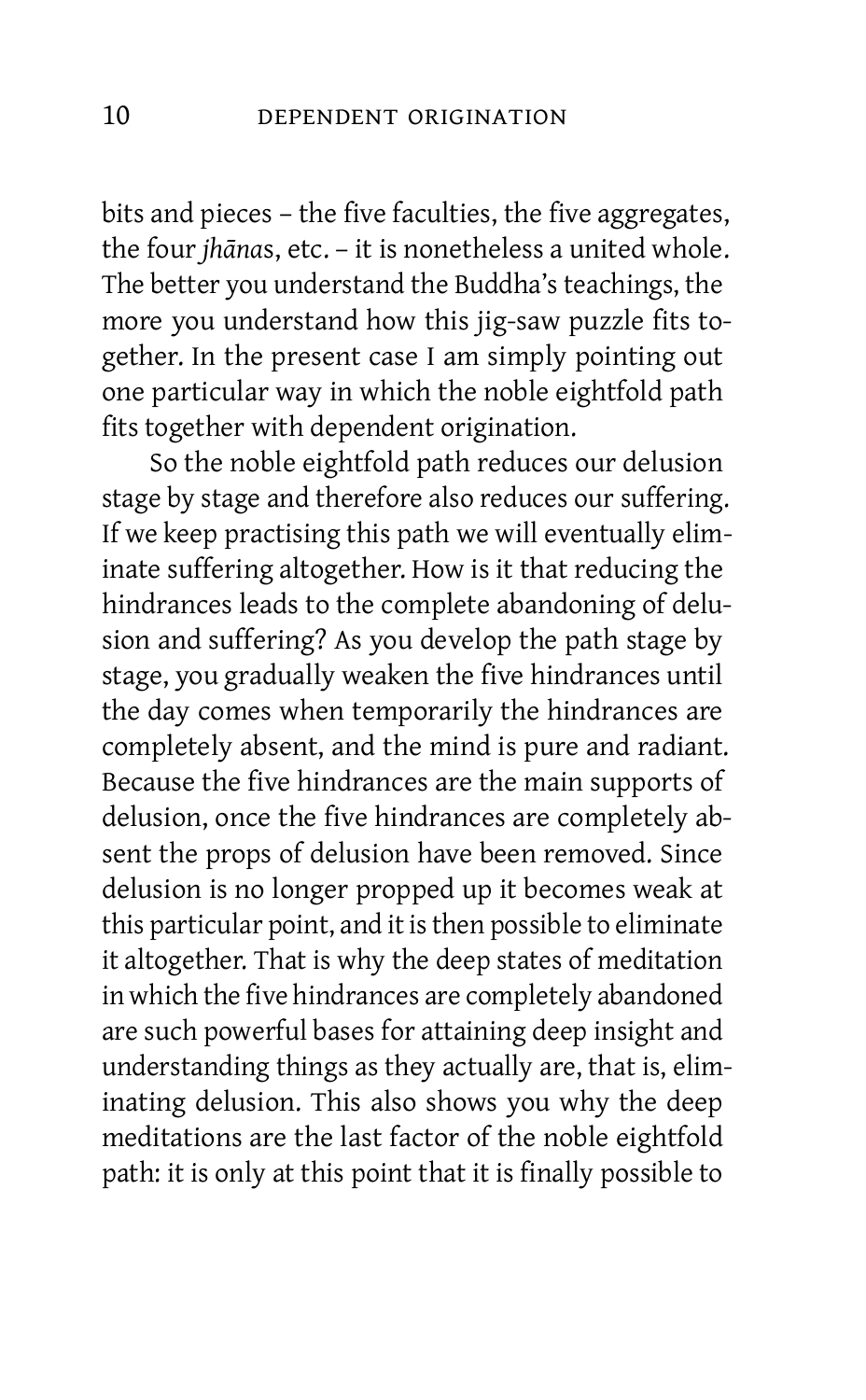make that breakthrough where you see the Buddha's teaching for yourself. As long as the hindrances support delusion, no such breakthrough is possible. But when the props of delusion are removed – assuming that you already possess right view through a proper grasp of the Buddha's teachings – the mind can penetrate to the truth, the Dhamma, and thereby eliminate delusion. When delusion is eliminated so is suffering, since they go hand in hand. [1](#page-26-0) This is how delusion is the root problem and how that root problem can be solved.

Having discussed the two end points of dependent origination, we next need to consider how delusion translatesinto suffering. This mechanism is what might be called 'the core driver' of dependent origination, since it shows us how *saṁsāra* is self-sustaining, that is, how delusion sustains the process of birth and death potentially without end. The 'core driver' is the process by which our response to feelings leads to rebirth. To understand the working of this core driver, therefore, it is necessary to understand the dynamic process that links the factors from feeling (*vedanā*) to rebirth (*jāti*).

We start with feelings. In Buddhism the word 'feeling' does not refer to emotion but to the 'felt tone' of

<sup>&</sup>lt;sup>1</sup> This is slightly simplified compared to the usual exposition in the suttas. According to the suttas, when one sees the Dhamma and becomes a stream-enterer, one does not end delusion or suffering straight away but it takes at most seven lifetimes.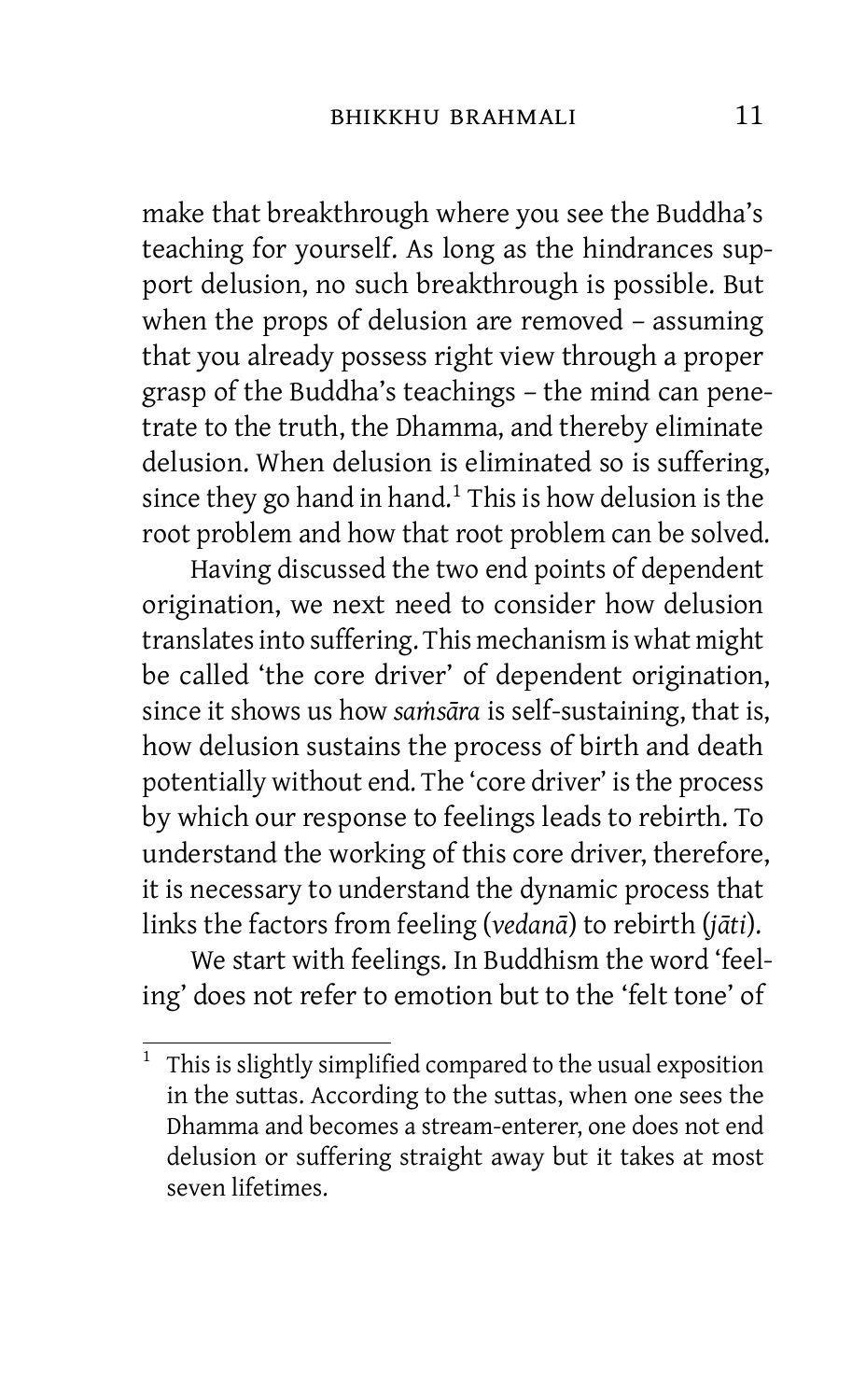a particular experience as pleasant or unpleasant.<sup>[2](#page-26-0)</sup> Experiencing things as pleasant or unpleasant is part and parcel of being a human being, or indeed any kind of being. The links of dependent origination preceding feeling show us how feelings arise from the interaction of body and mind; that is, once you have a body and mind you must also have feelings. Since it is given that we experience the world as pleasant or unpleasant, it is also given that we are going to have desires (*taṇhā*) according to those experiences. Because we don't want displeasure, we crave to avoid unpleasant experiences and for existing unpleasant experiences to end; and because we want pleasure, we crave to acquire pleasant experiences and for existing pleasant experiences to continue. In other words, desire or craving is our normal response to experiencing feelings.

This leads us to the next link. Once we have desires we want to make sure that the craving gets satisfied, because not satisfying our craving is unpleasant. To do this we take things up, we grasp at things, and we follow certain strategies (*upādāna*). We get ourselves an education, we get a job, we get into relationships, we buy a house, we have children, we adhere to a religion, we have political views. Take religion: why do we become Buddhists, for example? Essentially it is a strategy to satisfy our craving, to help us find happiness in

 $2$  The Buddha also spoke of neutral feelings but they may be left out of the present discussion.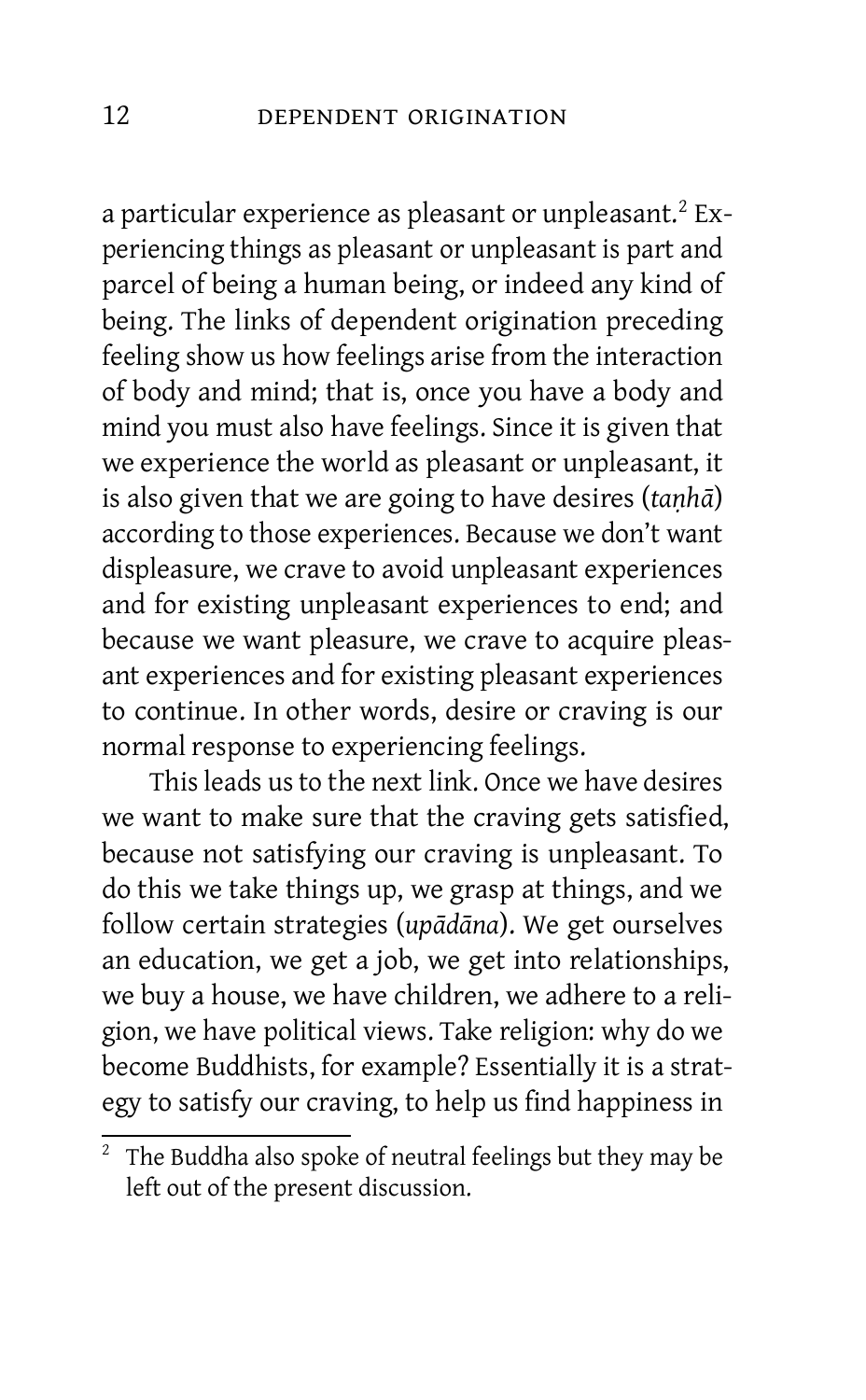the world and decrease the suffering of life. Why do we have a home? Because a home provides us with an environment where we can enjoy pleasures. Our house is where we usually eat our meals, relax in comfort, enjoy entertainment, and the place that we share with our family. It is also a place of safety from the world outside. Having a home is a very important strategy for satisfying our desires, and that is why people become attached to their homes. Another important strategy is getting a life-partner. Again, because a life-partner brings us a sense of happiness, we often attach to such people. But our strategies can also be of a loftier type. As Buddhists we may take up meditation and a more spiritual life-style. In this case our strategy is to develop our mental happiness. Of course, these strategies are usually not mutually exclusive – most Buddhists go for a mixture of the sensual and the spiritual.

Thisleads usto the factor of existence (*bhava*). Once we adopt certain strategies, we get established in a certain life pattern; we tend to exist in a certain way. Because most people's strategies revolve around satisfying their sense desires, they live a sensual existence. Their minds are preoccupied by the sensual realm; their consciousness is established in that realm. A meditator, however, who can access the pleasures of the mind in *samādhi*, will tend to value those experiences more than sense pleasures, and thus their mind inclines towards those states. The more profound their meditation, the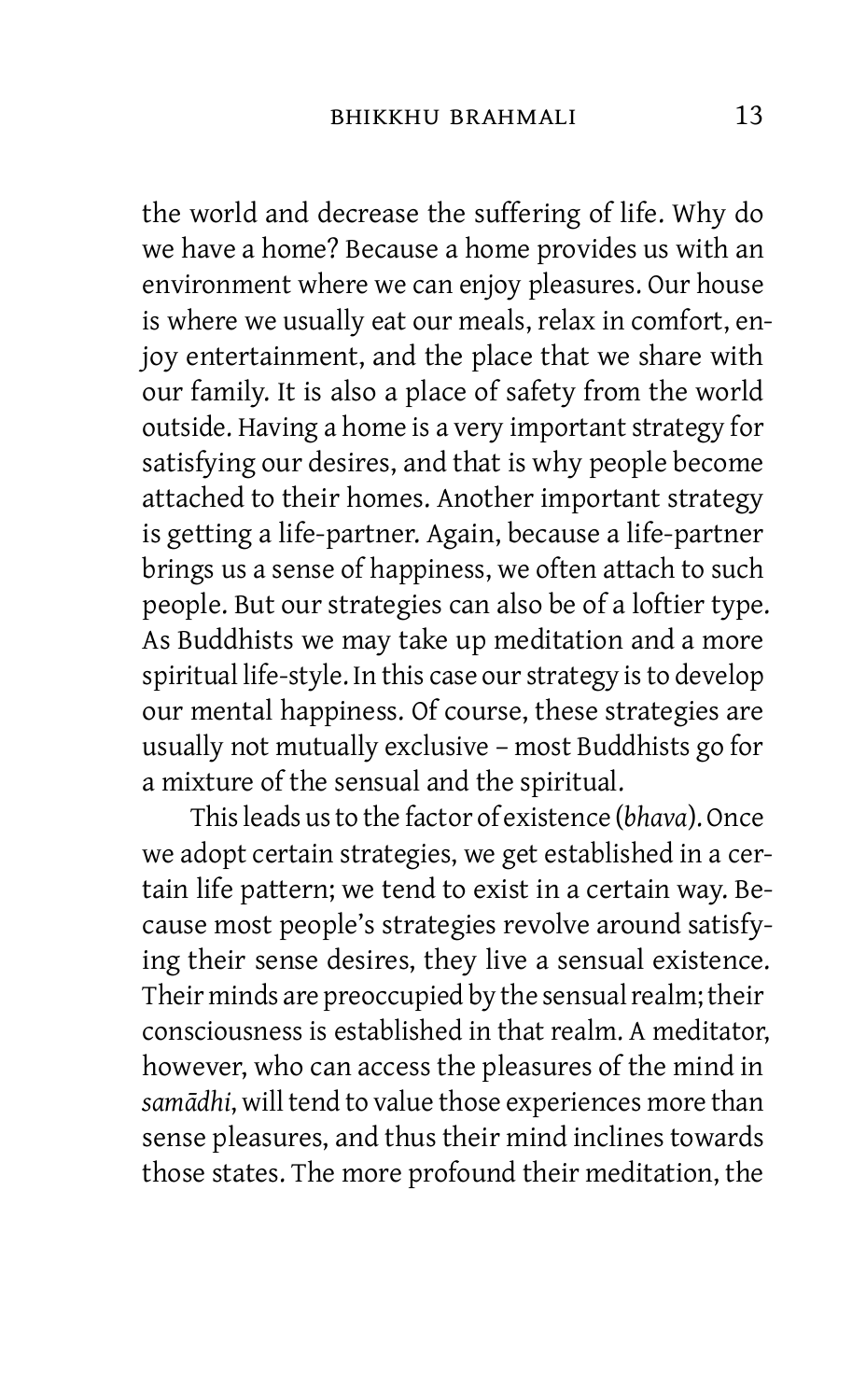more they 'exist' in the realm of the mind and the more their consciousness is established there. This mechanism also shows us why we have to be careful of anger and other negative states. The more we have of these dark states, the more we exist in that realm and the more our consciousness tends to be established in that darkness. So our existence is formed by the strategies that we implement to find pleasure and avoid pain. And once we exist in a certain way, in just that way we produce *kamma*. Thereby we establish and solidify our consciousness in line with how we exist.

The next factor is birth (*jāti*). Because we exist in a certain way and our consciousness is established accordingly, when we die our consciousness already exists in a certain 'realm'. When we are reborn our consciousness doesn't need to 'go' anywhere, [3](#page-26-0) because it has already been established in a particular 'realm' by the way we lived our past life. The body falls away and consciousness continues in line with its past habits. That continuation is essentially what rebirth involves. If we have lived a life of enjoying sense pleasures and have inclined strongly towards sense pleasures, then, when the body falls away at death, our consciousness will still be established in sense pleasures and we will tend to be reborn in a sensual realm. If you are a skilled meditator, however, when you die your mind is likely to be estab-

<sup>3</sup> It doesn't 'need' to go anywhere but it may enter a womb or get reborn through some other physical process.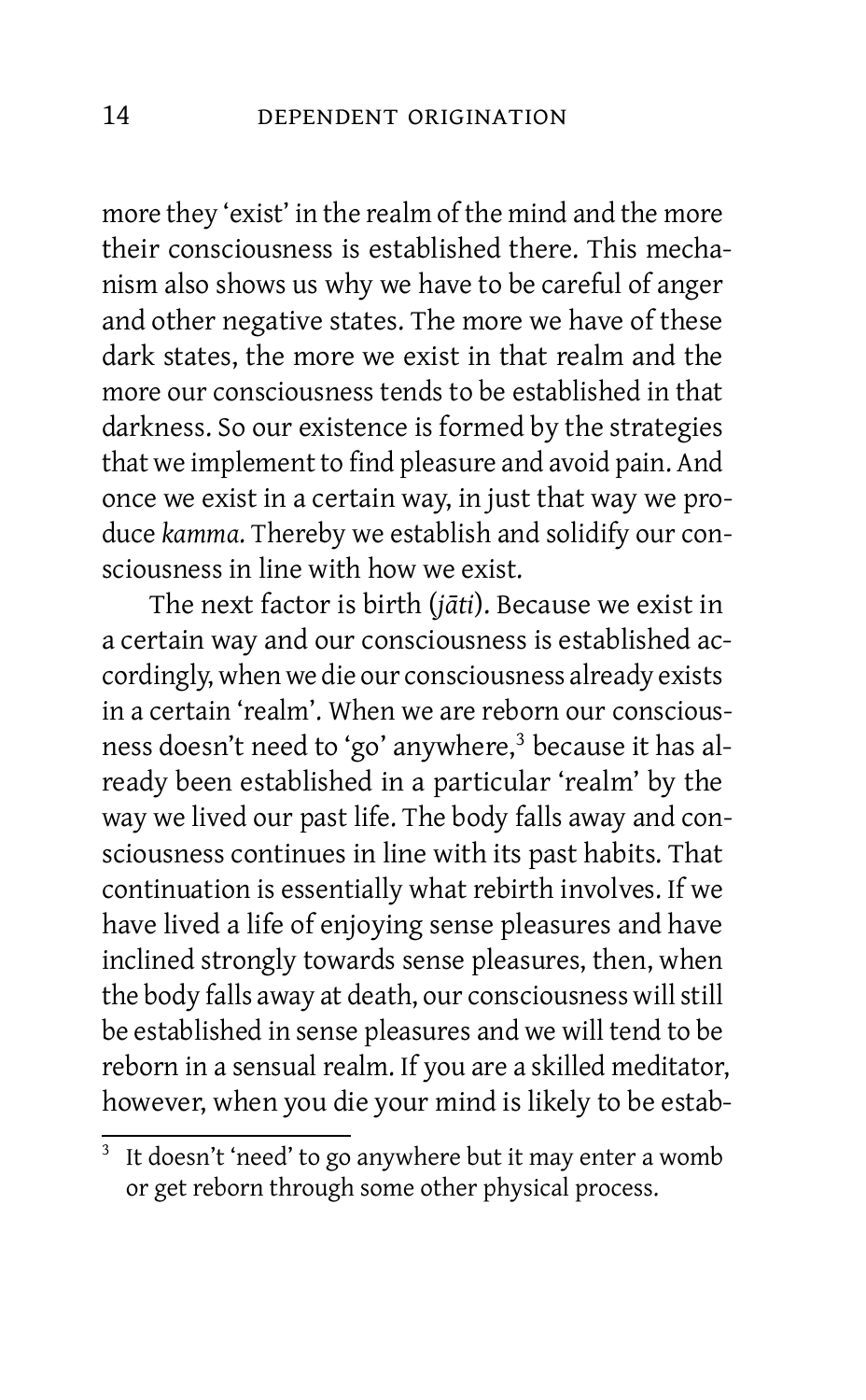lished in the peace of meditation. When the body falls away the mind inclines to a peaceful realm, and that is your rebirth. This is how rebirth happens in accordance with *kamma*, in accordance with how the mind has been established in the life that has just ended.<sup>[4](#page-26-0)</sup>

Now you can see how this whole process works. Because we crave, we implement strategies to satisfy the craving; because of these strategies, we tend to live in a certain way; because we live in a certain way, our consciousness gets established in that way and we are reborn accordingly; because we are reborn, we suffer, grow old and die in line with that new existence. This core driver is the mechanism that perpetuates *saṁsāra*.

What then is the relationship between delusion – the root cause of dependent origination – and the core driver? Delusion isthe reason why we crave in response to pleasant and unpleasant feelings. We crave because we think we can gain mastery over our feelings by controlling our environment; we think we can somehow make things conform to whatever we want them to be.

<sup>&</sup>lt;sup>4</sup> This is a very simplified explanation of how rebirth happens. In reality there are all sorts of complications: *kamma* from a past life ripening at the moment of our death; an unfortunate/fortunate death that alters our normal state of consciousness; remorse or elation at the time of dying over bad or good actions performed, etc. The above is just meant as a general explanation of the process, not an exhaustive account of all the details.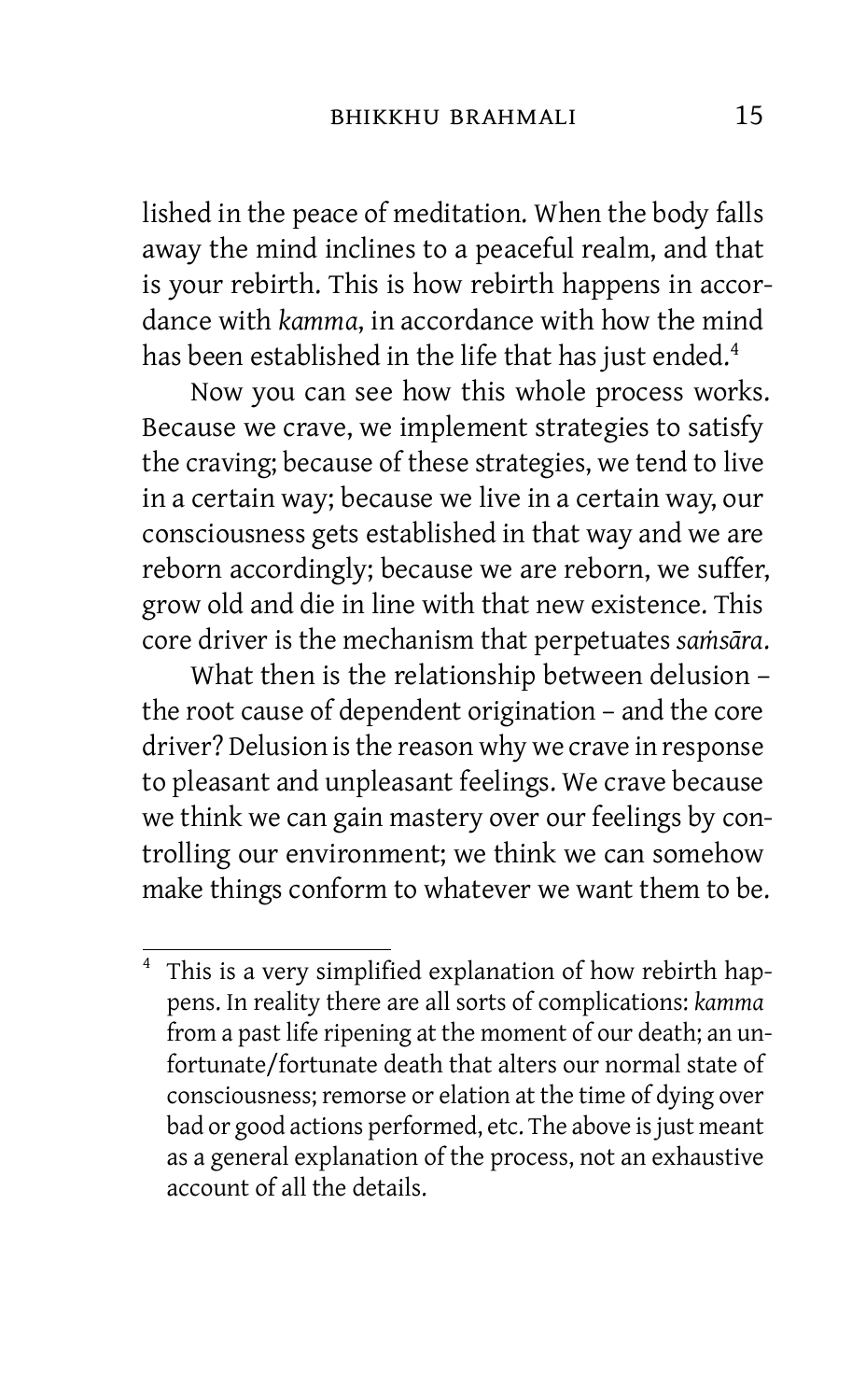This sense that we have an inherent mastery over our feelings is a central aspect of delusion. It is not difficult to see why this sense of mastery is illusory. We all meet more suffering and pain – that is, more unpleasant feelings – in our lives than we want. Why is that? Because we do not have mastery over the course of our lives. The most obvious suffering we can't evade is illness, old age and death. The most frightening sort of suffering is the prospect of a bad rebirth. And in the end this too is beyond our control. The reason you cannot exercise mastery over events is because there is no self. Feelings arise because of causes and conditions, not because there is someone in charge of them. It is the delusion of a self that gives us the illusory sense of mastery and thus causes us to crave for pleasant feelings. Once there is craving, as explained above, you undergo rebirth and the consequent suffering. This is how delusion is the source of the craving which, in turn, causes rebirth. That is, this is how delusion constantly leads to renewal of suffering.

And how doesthe elimination of delusion affect the core driver so that suffering is also eliminated? Imagine for a moment that you have no mastery over the feelings in your body and mind. What would be the point of craving if you cannot really have the feelings you would like? If you lack mastery over your feelings, you are better off just 'sitting back' and watching as feelings come and go according to their nature. The irony is that this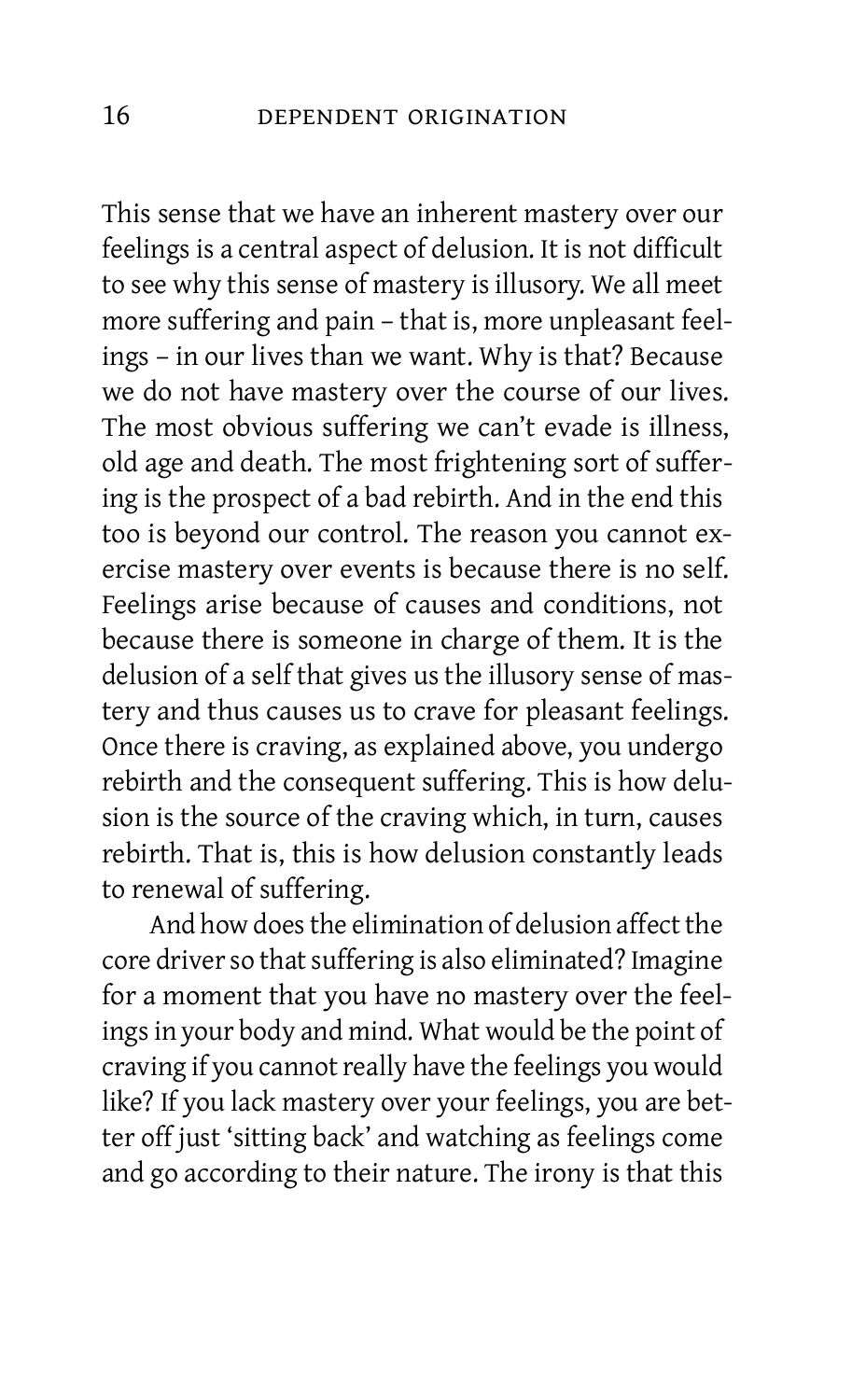is also the way to experience the least possible suffering. By craving and trying to control we tend to just create more suffering for ourselves. And the Buddha said that when we penetrate to the truth of non-self this is exactly what we see: we realize that, indeed, we have no mastery over our feelings, that craving is futile and in fact counterproductive. [5](#page-26-0) When we see this, when we eliminate delusion, we also give up craving. [6](#page-26-0) When you abandon craving you don't need any strategies to try to satisfy it. When you give up all your strategies, all your grasping and taking up of things, you no longer exist in a particular way<sup>[7](#page-26-0)</sup> and your consciousness is no longer established in anything. Since consciousness is not established in anything, then at death, when the body falls away, consciousness does not incline to any particular realm, whether the realm of sense pleasures or a refined realm of the mind or any other realm. Then

<sup>&</sup>lt;sup>5</sup> See for example the Buddha's instructions in the famous Anattalakkhana-sutta.

 $6$  Again, the full exposition from the suttas is a bit more involved. When one sees the truth of non-self one becomes a stream-enterer, whereas the full elimination of delusion only happens when one becomes an arahant. In the present context, however, this distinction is not important because once you become a stream-enterer you are guaranteed to become an arahant within at most seven lifetimes.

 $\frac{7}{1}$  You don't "exist in a particular way" in the sense that you don't incline towards any sort of existence and therefore don't make any corresponding *kamma*.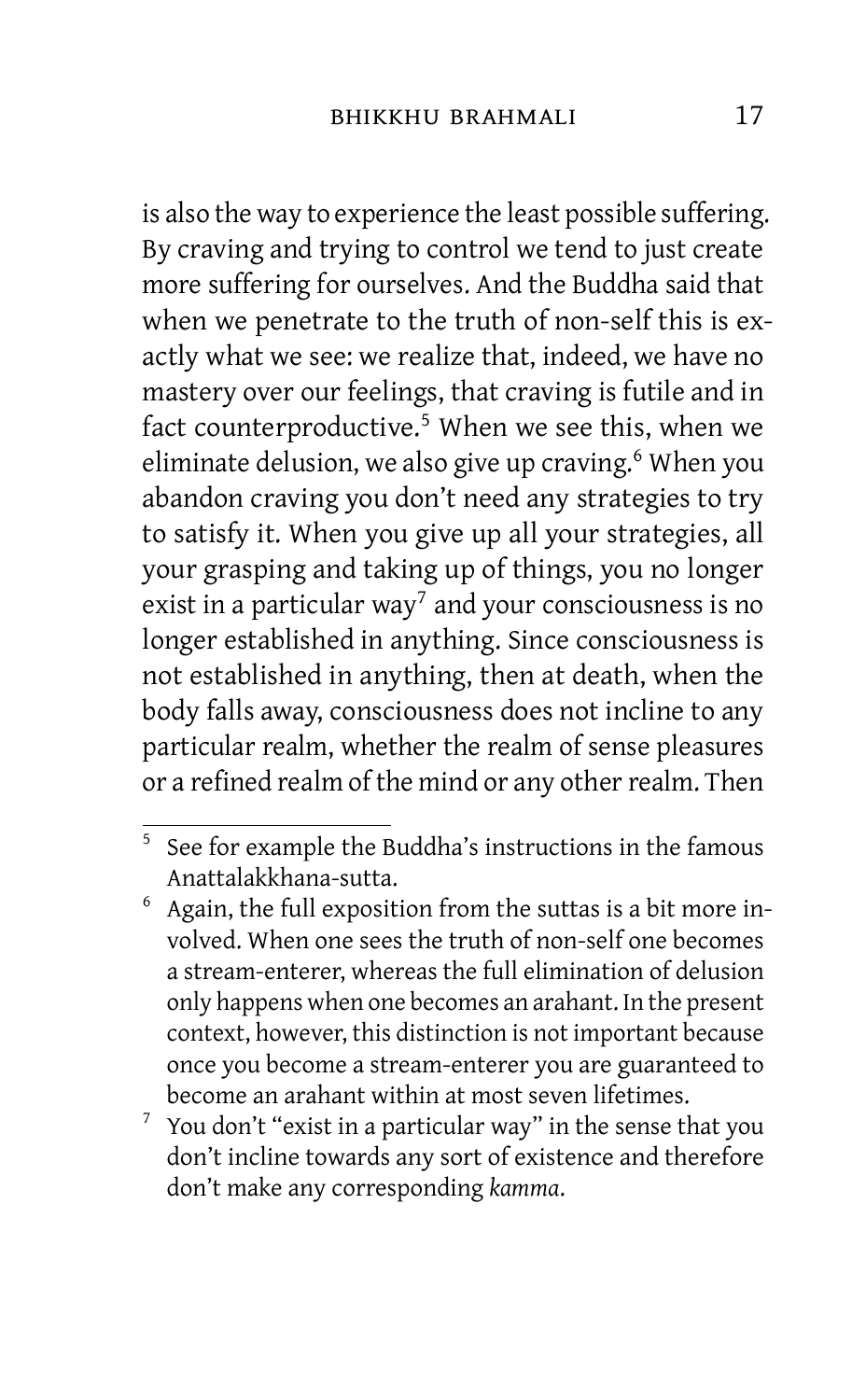there will be no rebirth, and when there is no rebirth there will be no suffering, no old age and no death. This is how the elimination of delusion translates into the elimination of suffering.

For many, the ending of all rebirths might seem like a distant goal. But we should remember that, even if we don't make a complete end to rebirth, any reduction in delusion is a reduction in future suffering. When you reduce delusion by reducing the five hindrances, your craving is also lessened. When craving is reduced you will be more peaceful, and this will result in a more contented life here and now, and also in a better future rebirth.

This, in brief, is how dependent origination works. It shows us how delusion, via rebirth, is the root cause of suffering. It is important to realise that rebirth is an integral part of this scheme. Because rebirth is the immediate cause of suffering, if there were no rebirth there would be no problem to solve. The suffering we meet in any individual existence as human beings is insignificant; it is the potentially endless round of births and deaths that is the real problem. Once we understand the true nature of suffering, and grasp the fact that dependent origination explains how suffering comes to be, we will clearly see that rebirth is integral to dependent origination. What we need to do, then, is to practise the noble eightfold path to remove delusion. By removing delusion we end all future rebirth. When